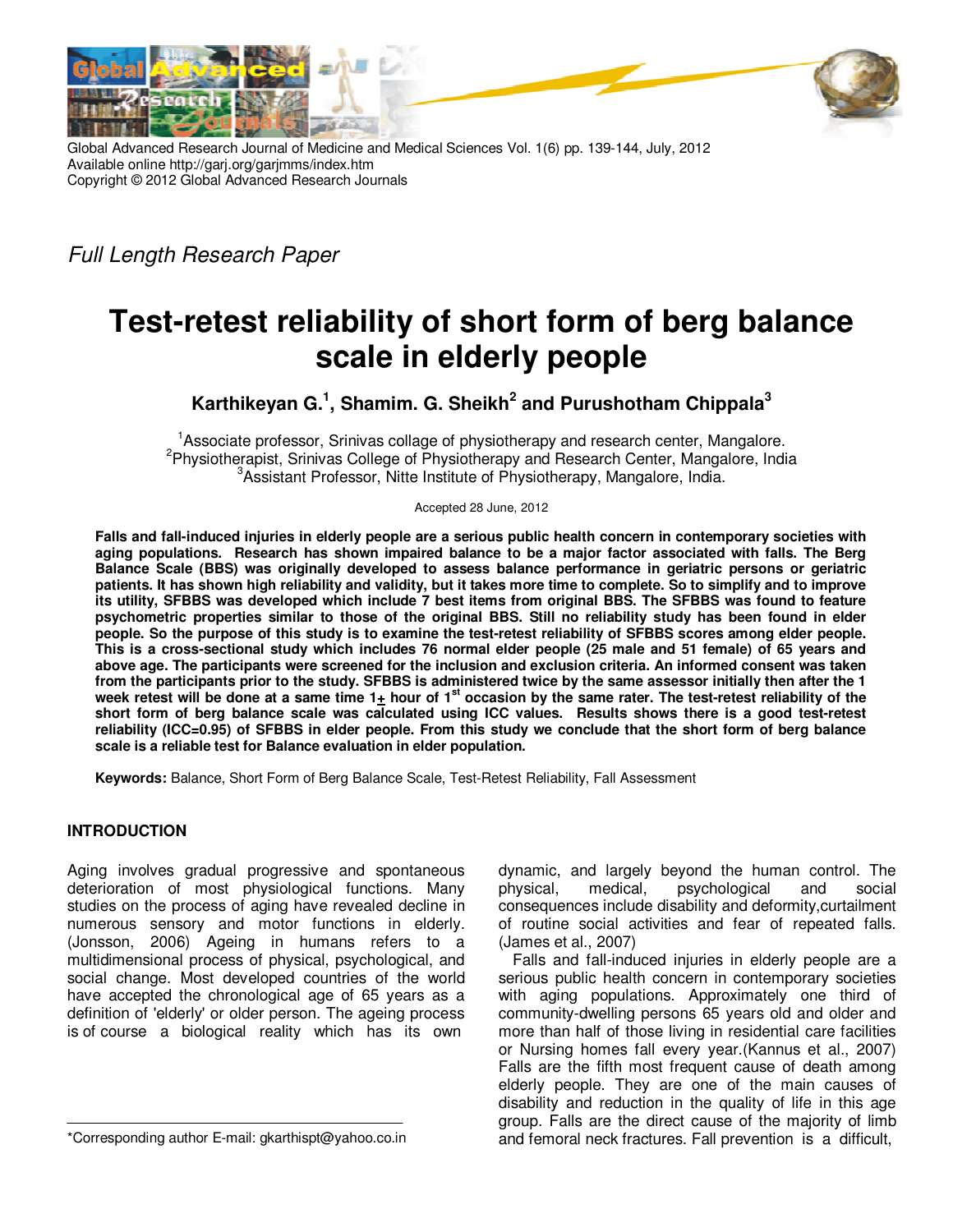expensive and underestimated problem (Czerwinski et al., 2008). The Rate of falls increases with age, as functional impairment and Disability are highest in frail elderly persons aged 90 years and older. Around 50% of adults aged over 80 years suffer a fall at least once a year. Falling leads to injuries, hospitalization and loss of independence and imposes high costs to public health and social services in community (Beauchet et al., 2007).

Balance is an ability to control center of gravity (COG) over the base of support (BOS) in a given sensory environment. (Darcy A Umphred, 2007) Maintenance of balance requires the co-ordination of sensory, neural and musculoskeletal system. Many of these undergo deterioration as people age. This has the potential to affect balance, restrict safe mobility, increase the likelihood of a fall and adversely affect quality of life. Therefore, the assessment of balance with older people is important to direct appropriate interventions to improve balance over time. (Langley and Mackintosh, 2007) Balance deficits in elderly adults can arise from the process of aging, such as age-related changes associated with the sensory system (vestibular, visual, and somatosensory) or diseases such as cerebrovascular accident, arthritis, peripheral neuropathies or disuse due to immobility. (Ching-Yi Wang et al., 2006) The impairment can lead to dramatic consequences such as dependency in activities of daily living (ADL), increased risk of falling, increased risk of experiencing recurrent and more severe falls and fractures, admission to nursing homes and increased mortality risk in older adults (Conradsson and Lundin-Olsson, 2007).

Research has shown impaired balance to be a major factor associated with falls, future disablement, institutionalization, or even death in older adults. Therefore, balance performance in the older individual deserves special attention from medical professionals and researchers. If the balance deficits of older adults can be identified early, health care professionals will be able to develop effective strategies to prevent subsequent decline in physical function (Ching-Yi Wang et al., 2006) and there is a need for valid and reliable instruments for evaluating the effects of treatment. It is crucial for the clinician to know whether a change in scores on functional tests is due to a real change in functioning or to measurement error (Conradsson and Lundin-Olsson, 2007).

A balance measure that is deemed useful in a clinical setting must be both psychometrically sound and not lengthy to administer. (Chia-Yeh Chou et al., 2006) A psychometrically sound balance assessment instrument is useful in documenting the balance performance of independent older adults, monitoring changes, and identifying those at an early phase of deterioration and in need of intervention as early as possible (Ching-Yi Wang et al., 2006). Various assessments of balance and

physical mobility like, Questionnaires, such as the Rivermead Mobility Index (RMI) (Linda and Roberta, 1996) and the Activities Balance Specific (ABC) scale, Laboratory measures such as force platforms and Functional performance based tests such as the Functional Reach Test (FRT) and Timed Up and Go Test (TUG) are used in geriatric rehabilitation. (Langley and Mackintosh, 2007) One of the most frequently used clinical scale for assessing balance in elderly people is the Berg Balance Scale (BBS) (Benaim et al., 1999). BBS is also been used widely in order to evaluate balance performance for people with stroke (Chia-Yeh Chou et al., 2006) and was originally developed to assess balance performance in geriatric persons or geriatric patients (Ching-Yi Wang et al., 2006). The BBS can be easily administered in community settings, and its application to the assessment of balance performance in communitydwelling older adults has been suggested. It is a valid instrument used for evaluation of the effectiveness of interventions and for quantitative descriptions of function in clinical practice and research (Conradsson and Lundin-Olsson, 2007).

However 3 issues have been hampering the widespread utility of the BBS. First, the BBS may take about 20 minutes to complete. Second, the BBS consists of five-level items with scoring criteria varying from item to item; and the Third, the extremely high internal consistency of the BBS indicates to some extent about item redundancy. So to simplify and to improve its utility, SFBBS (short form of BBS) was developed by Chia-yeh Chou et al., (2006) and was found to feature psychometric properties similar to those of the original BBS. It is having good variability (22.1-25.4), good internal consistency (0.96), concurrent validity (0.99), and responsiveness (0.75). The SF-BBS has 3 rather than 5 categories for each item, scored as 0, 2, or 4 for a maximum total score of 28, with higher scores indicating better balance. Compared with the original BBS, the 7 item BBS-3P is improved in 3 significant aspects. First, the number of items is reduced by half. Second, the scoring levels are reduced from 5 to 3, thereby reducing<br>the possibility of scoring inconsistency. Third. the possibility of scoring inconsistency. Third, administration of the 7-item BBS-3P requires fewer assessment tools. Thus, the 7-item BBS-3P may be used interchangeably with the original BBS. The internal consistency, concurrent validity, convergent validity, predictive validity, and responsiveness of SFBBS have been found in stroke patients (Chia-Yeh Chou et al., 2006). No study has been found on test-retest reliability of SFBBS in elder people. As the original berg balance scale was developed to measure balance in elder people, finding the evidence on reliability of SFBBS will be useful for the physical therapists to use more frequently in their practice. So the purpose of this study is to examine the test-retest reliability of SFBBS scores among elder people.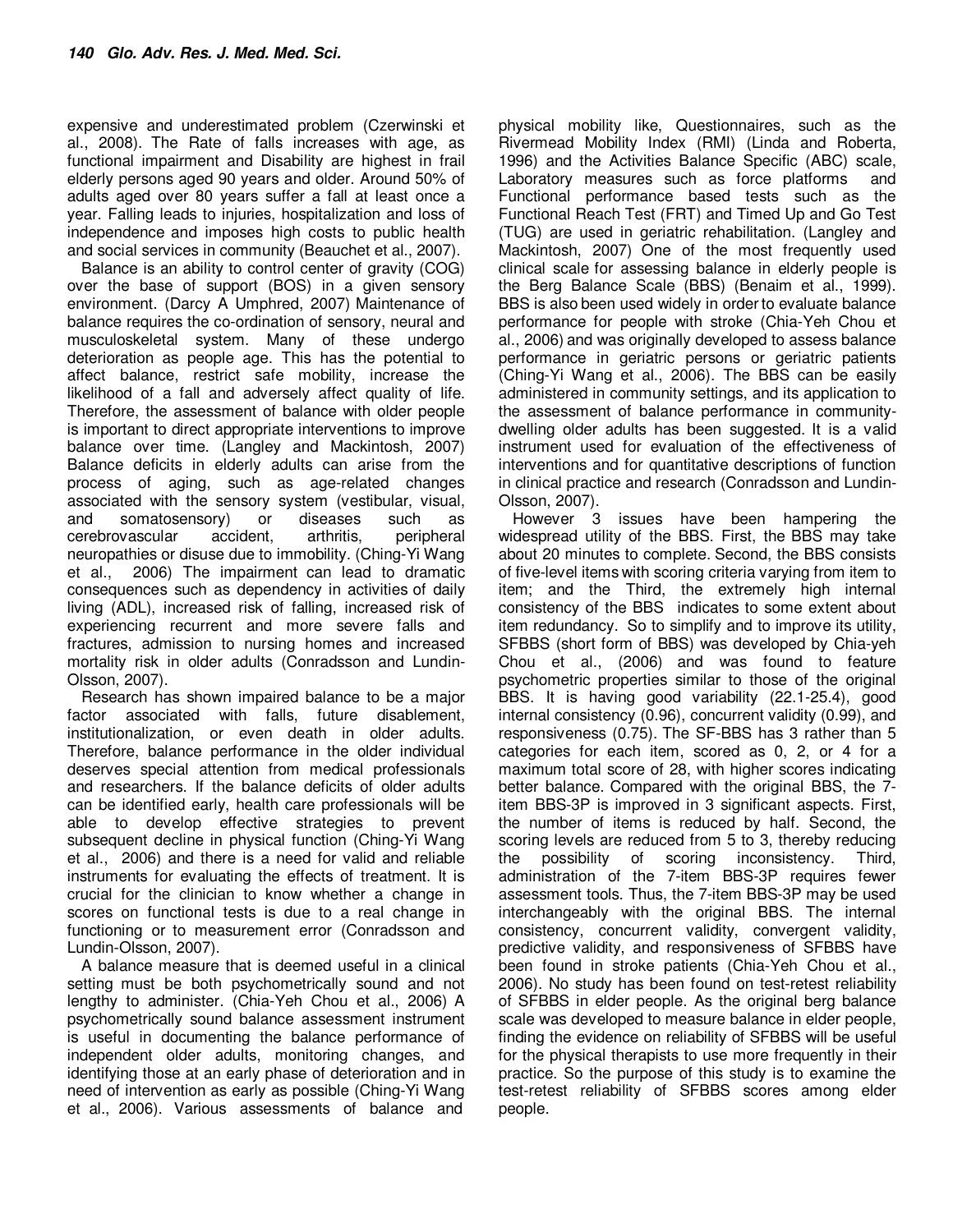## **METHODOLOGY**

### **Sample**

To find out the test-retest reliability of SF-BBS, cross sectional observation method was followed. 76 subjects were selected from the following old age homes like, Matrugruh, Chandranagar old age home, Bharti ashram, Sarkhej old age home, and Income tax old age home in Ahmadabad, Gujarat. All the included older people were of the age group of above 65 years. (Mean age  $74.96 +$ 6.45) A purposive Sampling technique was adapted for the selction of the subjects based on certain criteria for the inclusion.

All Male and female elders with 65 years of age and above with the Mini mental state examination score more than 23were included in the study and the elderly who ambulate independently with or without any assistive device were selected particularly. The elderly person with any uncontrolled / acute exacerbation of any cardiorespiratory conditions, and the persons with any neurological condition which may affect the participation of the individual were excluded from the participation. Even the persons who cannot understand and follow the commands were excluded from participation.

The study consisted of 25 males and 51 females, out of 76 participants. People who want voluntarily to participant in this study were included in this study. Prior to the participation in this study the individuals were explained about the study for their maximum cooperation. The participants were screened for the inclusion and exclusion criteria and those who fulfilled the criteria were considered for the study. An informed consent was taken from the participants stating the voluntary participation in the study.

## **Testing Procedure**

74 subjects were selected from the various old age homes in Gujarat. The data were collected in the period of February-April 09. All subjects were screened for cognition using Mini Mental State Examination scale (Mean MMSE 27.39  $\pm$  2.25139) prior to the administration of SFBBS, which includes components like orientation, registration, attention and calculation, recall, language, repetition, 3-stage command, reading, writing, and copying. In MMSE some questions were asked to subjects, according to the responses and answers of questions scoring was given to the subjects. For correct answer 1 score and for wrong answer 0 score was given. Total scores for MMSE is 30 and cut-off scores for MMSE is 23, it means a score of 23 or lower is indicative of cognitive impairment and a score above 23 is indicative of cognitively intact. Scoring for MMSE took 10-15

minutes for each subject.

All subjects were examined for balance by short form of Berg Balance Scale (SFBBS). Prior to applying the scale all the participants were instructed and explained about the all components of SFBBS and demonstrated if necessary. In SFBBS assessment consists of 7 activities routinely performed in daily living. The activities are ranked in order from least to most difficult to perform. Scoring is given based on the ability to perform the items independently and to meet certain time or distance requirements. It is a 7 –items scale which has 3 categories for each item, scored as 0, 2, or 4 for a maximum score of 28, with higher score indicating better balance. Tasks include both static and dynamic balance tasks, these activities are Sitting to standing, Standing unsupported with eye closed, Reaching forward with outstretched arm while standing, Pick up the object from the floor from a standing position, Turning to look behind over left and right shoulders while standing, Standing unsupported one foot in front and Standing on one leg.

Each task was scored on a 3-point ordinal scale, with scores ranging from 0-2-4. Descriptive criteria were provided for scoring each level: a score of 4 used to indicates that the person performs independently and meets time and distance criteria and a score 0 is used for unable to perform. Individual task scores are summed for a maximum of 28 points. Time spent for examining the SFBBS score for each subject was 10-15 minutes.

Test-retest reliability was established over a period of 7 days in all participants. Subjects were tested twice with SFBBS by the same rater, with 1 week gap between tests for test-retest reliability. SFBBS score was taken on 1st occasion, only date and time of first occasion were remembered by the tester, and were kept in an envelope which was sealed by the examiner. On the next occasion after one week, retest was done at a same time  $\pm$ 1 hour of 1<sup>st</sup> occasion by the same rater. Scores of retest were also kept in an envelope after that which is sealed by the examiner.

#### **Statistical analysis**

Data were collected in the data collection sheet (SFBBS Score sheet). Data were properly organised and tabulated with proper variables for analysis and interpretation. After that data were coded to prevent the difficulty while analysing their meaning later on. To find the co-relation between the first and second assessment to find out the reliability of the tool, the data were analysed with intra-class correlation coefficient (ICC) in this study. Significance level was set at p=0.05. The statistical software SPSS 11.5 version was used for the analysis of the data and Microsoft word and excel have been used to generate graphs, Tables.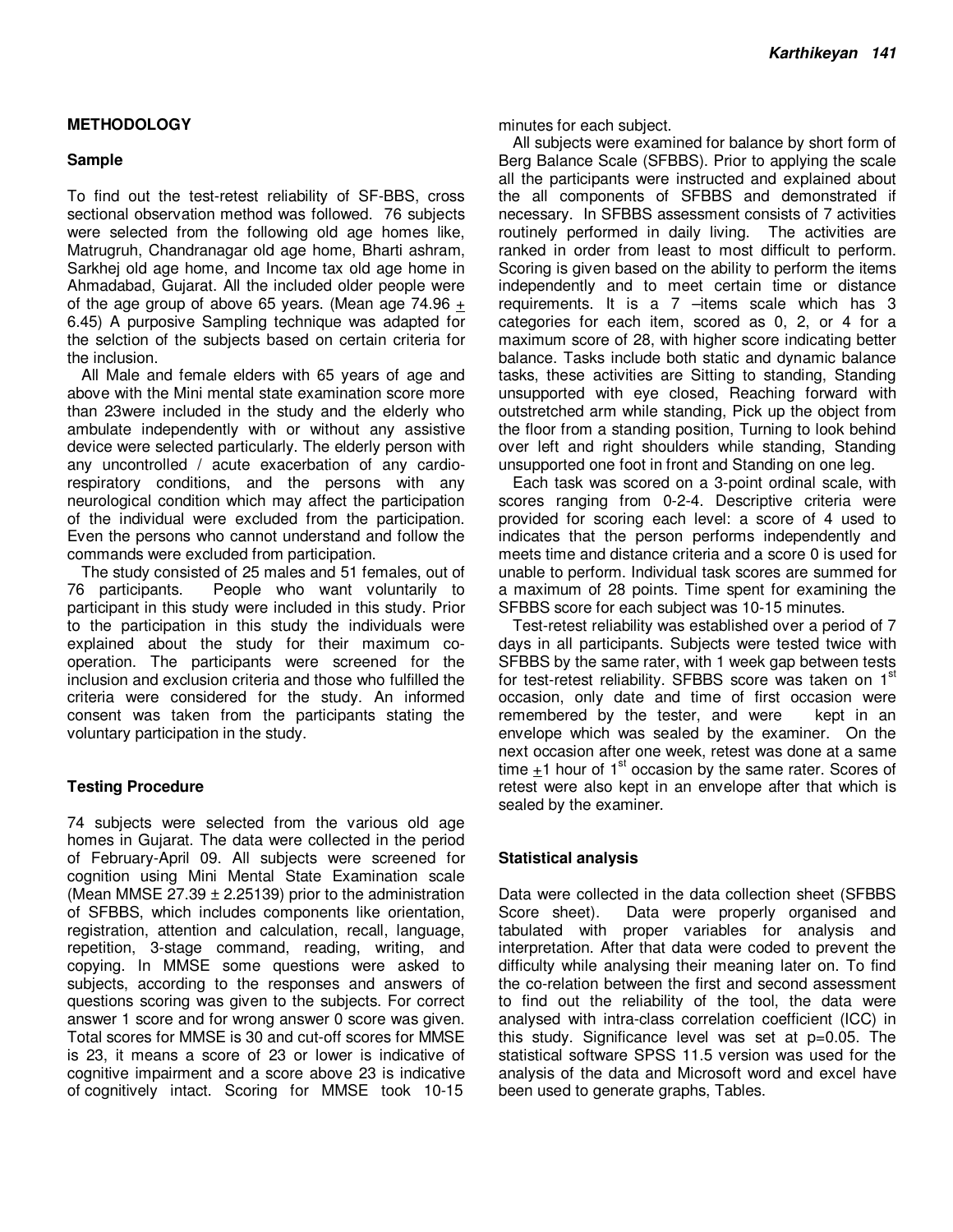| <b>Characteristics</b> | N  | Minimum | Maximum | Mean    | Std. Deviation |
|------------------------|----|---------|---------|---------|----------------|
| AGF                    | 76 | 65.00   | 91.00   | 74.9605 | 6.45898        |
| MMSE                   |    | 23.00   | 30.00   | 27.3947 | 2.25139        |
| SF <sub>1</sub>        |    | 12.00   | 28.00   | 20.6053 | 4.07947        |
| SF <sub>2</sub>        |    | 14.00   | 28.00   | 20.9737 | 3.96644        |

**Table 1**. Descriptive Statistics of Baseline characteristics and SF-BBS Score.

**Table 2.** Assessment of Test-Retest Reliability of Short Form of Berg Balance Scale

| <b>Measure</b> | <b>ICC</b> value | 95% confidence interval | Sig.        |        |
|----------------|------------------|-------------------------|-------------|--------|
|                |                  | Lower bound             | Upper bound |        |
| Single rater   | 0.9514           | 0.9207                  | 0.9698      | 0.0000 |



**Graph 1.** Correlation between the day-1 score and the day-2 scre score of SF-BBS

#### **RESULTS**

A total of 76 subjects (25 males and 51 females) above 65 years age for test-retest reliability of short form of berg balance scale (SFBBS). All the subjects were taken from the various old age homes of Gujarat. Then they were screened for the inclusion and exclusion criteria. SFBBS was applied twice by the same rater with one week gap between them. The baseline characteristics of the subjects like age and MMSE are presented in the Table-1. The Maximum age was 91years and the minimum age was 65 years. There is maximum people (17%) falls in the age group of 70 years and less people (1%) in the age group of 82 years, 89 years, 90 years, and 91 years. rest of the age groups having almost equal distribution.

The minimum MMSE value found was 23 and maximum value of 30 with mean value is  $27.39 + 2.25$ . Here it shows that maximum people (22%) got the highest score of 30, and less people (7%) got the minimum score of 23. 5% people got the 24 score in MMSE. Remaining participants shows almost equal score distribution. Total 76 subjects, out of that 51 are female and 25 are male with the percentage of 67.10% and 32.90% respectively. It shows that there is more number of female in this study than male.

Table 1 further shows the descriptive statistics for first test of Short form of berg balance scale (SF1) and second test of short form of berg balance scale (SF2 ) with total no. of samples, minimum value, maximum value, mean value, and std. deviation. During the first test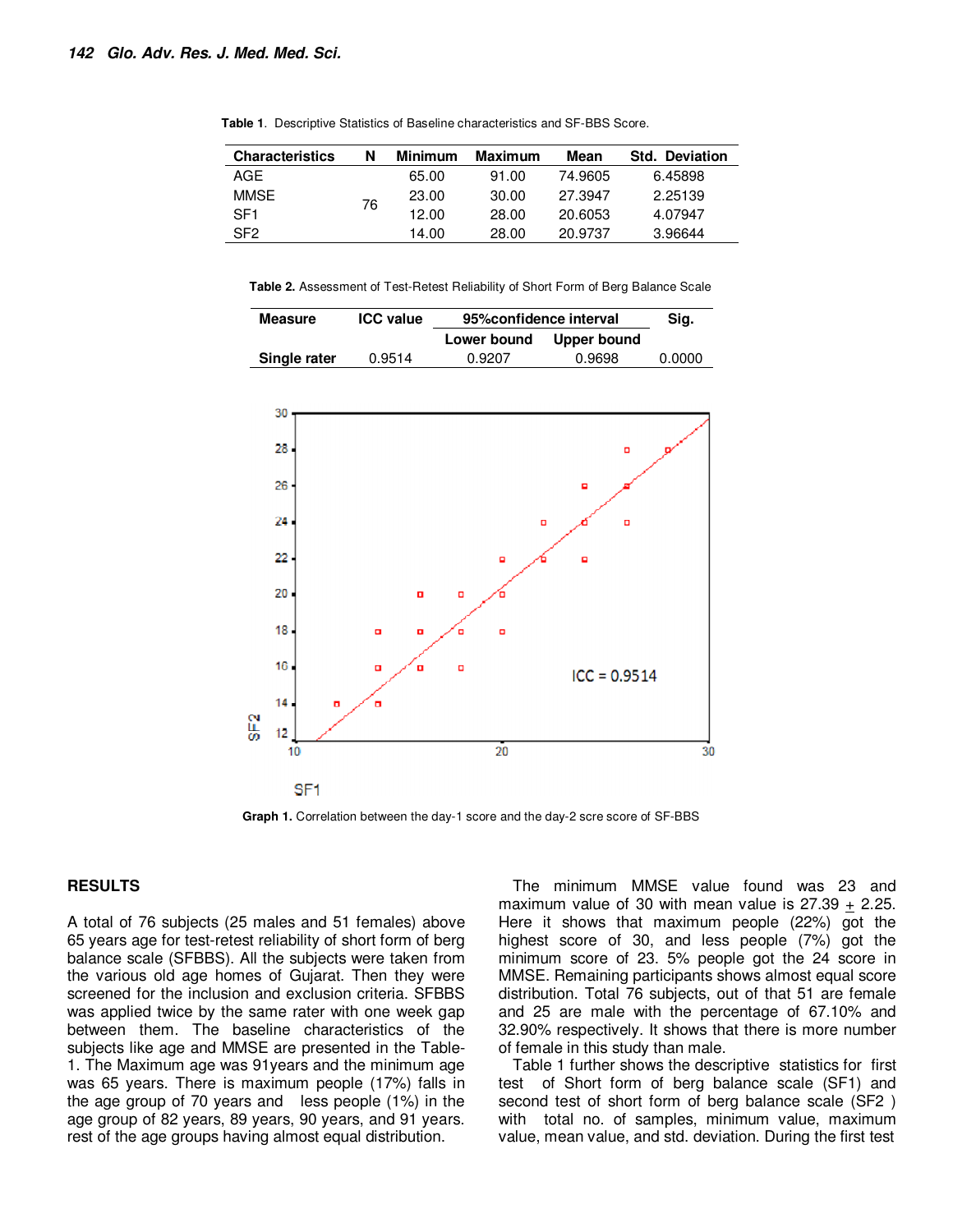(SF1) of SFBBS minimum value found is 12 and maximum value is 28 with the mean age of  $20.60 + 4$ . 07.years After the gap of 1 week, during the second test (SF2) of SFBBS minimum value found is 14 and maximum value is 28 with mean age of 20.97  $\pm$  3.96 years. During first test of SFBBS (SF1) participants (21%) scored maximum score is 22, and only 1% people scored minimum score of 12 out of total score of 28. During the second test of SFBBS (SF2), 8% of the people got the maximum score of 28 and 7% of people got the minimum 14 score. Most of the people 18% falls in the 22 score category

Table 2 shows the intra class correlation co-efficient (ICC) of the short form of berg balance scale (SFBBS)**.** It shows the ICC =  $0.95$  indicated that the good test retest reliability of SFBBS. In 95% confidence interval lower bound value is .92 and upper bound value is .96.it shows all the data are falling between these two values. The graphical representation of the values can be seen in the graph 1, which shows the positive linear co-relation between test 1 and test 2 of SFBBS which indicate that there is good test-retest reliability of the short form of berg balance scale.

## **DISCUSSION**

Aging involves gradual progressive and spontaneous deterioration of most physiological functions and ageing process itself has deleterious influence on balance. Aging related deterioration in balance or postural control exerts a significant negative impact on ability to perform everyday activities safely. (Jonsson, 2006) Falls are one of the major health care concerns for older adults and their impact is a significant public health problem. (Tenetti et al., 1988, Downton et al., 1991) Nickens **(**1985) identified impaired balance as a risk factor in attempts to reduce falls and injuries resulting from falls.

Balance is required for maintaining a position, remaining stable while moving from one position to another, performing activities of daily living, and moving freely. However, a decline in balance ability has been shown to occur with increasing age.(Harry and Rhonda 2003) A psychometrically sound balance assessment instruments is useful in documenting the balance performance of independent older adults (Ching-Yi Wang et al., 2006). Although the Berg Balance Scale (BBS) was originally developed to assess balance performance in geriatric population. There were some difficulties found while performing the BBS like it takes more time to complete, variability in scoring, and there are more items in the scale which needs to reduce some amount of items from the BBS (Chia-Yeh Chou et al., 2006).

The SFBBS is found to be easy to apply because in this the number of items are reduced by half than original BBS, and requires fewer assessment tools. For example, a stool was not necessary for the SFBBS because of the

removal of the item "placing alternate foot on stool." All of these improvements allowed the raters to complete the SFBBS within half the time required to complete the original BBS (less than 10 of the original 20 minutes). This advantage of the SFBBS decreases the possibility of incomplete data collection due to time constraints and contributes to efficiency in examination (Chia-Yeh Chou et al., 2006).

The 3-point change which made in the SFBBS may be clinically meaningful, because the amount of change that clinically meaningful on this measure has not yet been established, this finding may be useful in future studies using it to assess outcomes (Richard and Cheryl Hawk, 2009). Reliability is the stability of the measuring instrument; that is, a reliable instrument will obtain the same results with repeated administrations of the test (Leslie and Watkins, 2000). The result of this study will help us to know, the effectiveness of measurement properties of SFBBS used to measure balance which will be of great use to the physiotherapist in clinical practice. So, this study examined the test retest reliability of the short form of berg balance scale (SFBBS) in elder people.

76 healthy subjects were taken from the various old age homes of Gujarat with consent from the office managers of respective homes. Then the cognition of all the subjects was assessed by applying MMSE to all elder people. Subjects who scored more than 23 were selected for the study and subjects who scored below 23 were excluded from this study because they were considered as having low cognition level which may affect the study. In this study SFBBS was applied on the subjects twice by the same rater with one week gap between two tests. Retest was done at a same time  $+1$  hour of  $1<sup>st</sup>$  occasion by the same rater. Both the test and retest were done mostly in afternoon time. In SFBBS maximum score is 28 and cut off score is 23. In this study minimum score found was 12, maximum score was 28 and mean score was 20.

To find the co-relation between  $1<sup>st</sup>$  test and  $2<sup>nd</sup>$  test score of SFBBS, Intra-class Correlation Coefficient (ICC) was used in this study. The results of the present study showed that test and retest SFBBS scores are closely related with each other. The high test-retest reliability  $(ICC = 0.95)$  was found in this study. In 95% confidence interval, lower bound value found was 0.92 and upper bound value was 0.96. In the first test of SFBBS the 7% people scored maximum 28 score and only 1% scored minimum 12 score. Remaining 21%, 9%, 11%, 18%, 11%, 8%, and 14% got the score of 22, 24, 26, 20, 14, 16, and 18 respectively. In the second test (retest) of SFBBS maximum score of 28 showed in 8% of subjects while no one scored the 12. While in other 11% of people got the 16 and 24 score, 17% of subjects scored 18 and 20, 18% scored 22, 12% scored 26, and 7% scored 14 out of the 76 subjects. While applying SFBBS, It was found that most of the subjects had difficulty in performing two tasks that were tandem standing and